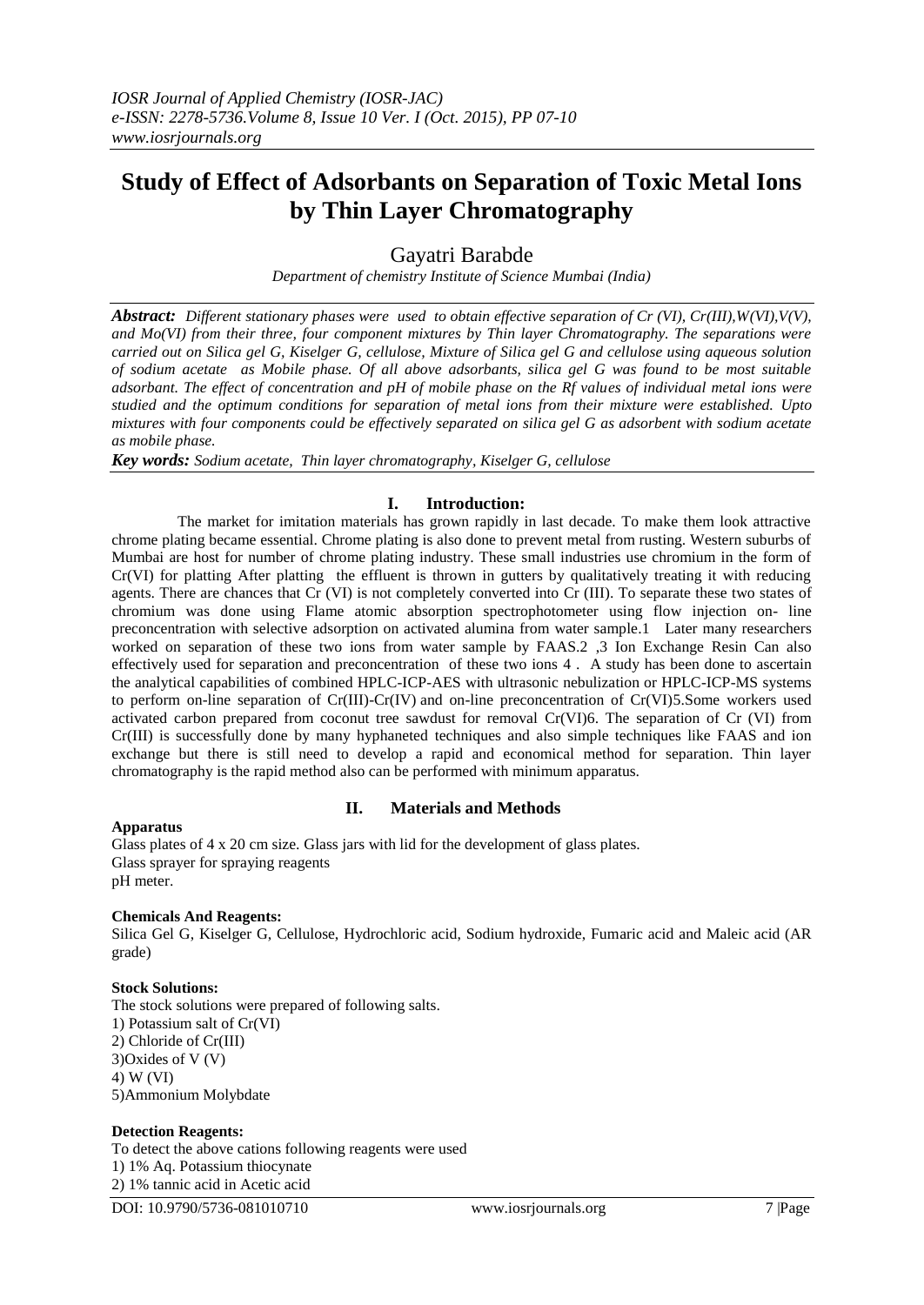#### 3) 0.02% dithiozone in carbon tetrachloride

4) 30%Hydrogen peroxide

### **Procedure:**

# **1) Preparation of plates:**

Since different coating matereials were to be used , the plates were prepared in laboratory. Slurry of Silica gel G, Kiselger G, Cellulose and 1:1 mixture of Silica gel and cellulose were prepared using double distilled water. Each slurry was kept in Sonecater for smooth and uniform slurry formation. It was then immediately applied to the glass plates by the dipping method and dried overnight at room temperature..

# **2) Application of Sample and Running the plate:**

The test solutions were spotted on overnight dried plates using fine capillary. The spots were dried using a drier. The Sodium Acetate was adjusted at require pH using sodium hydroxide and Hydrochloric acid. The plates were run for 5,10,15 and 20 min to conclude the best plate development time.

### **3) Development of plate:**

The plates were removed from jar dried and spots were located by using different spraying reagents. All experiments were carried out at room temperature. The Rf values were measured in triplicate for each measurement.

# **III. Result And Discussion:**

The various experiments were carried out in triplicate to study the change in Rf value using Sodium Acetate as Mobile phase.. To decide upon the best suitable stationary phase and experimental conditions the different concentrations of Sodium acetate were prepared from 0.01M to 0.2 M. Plates with stationary phase such as Silica gel G, Kiselger G, Cellulose and 1:1 mixture of Silica gel and cellulose were used. Also to fix the time the chromatogram was run from 5 min to 20 min.

### **Effect Of Ph On Migration Of Ions:**

A Proper adsorbent is a one which provides different Rf values for different metal ions. So to make a proper selection, the chromatograms were run with individual metal ions using different adsorbents such as Silica gel G, Kiselger G, cellulose, Mixture of Silica gel G and cellulose. Sodium acetate was used as mobile phase of concentration 0.1 M. Fig 1 shows migration of ions on cellulose and silica gel G mixture as an adsorbant. It was observed that Cr(VI) and V(V) travel together but rest of the ions showed different Rf values at PH 2. While in Fig 2 where pure silica gel was used as adsorbent Cr(VI) and Mo(VI) showed similar Rf values.but others showed different Rf values at PH 2. In case of Silica Gel G the spots were compact. Kiselger G showed separation of Cr (VI) and Cr(III) at PH 2 but Mo(VI) and V(V) tailed at that PH. While in Cellulose as adsorbant W (VI) was never gave compact spot and Cr (VI) and Mo(VI) showed same Rf values but Cr(VI) and Cr(III) can be separated successfully.

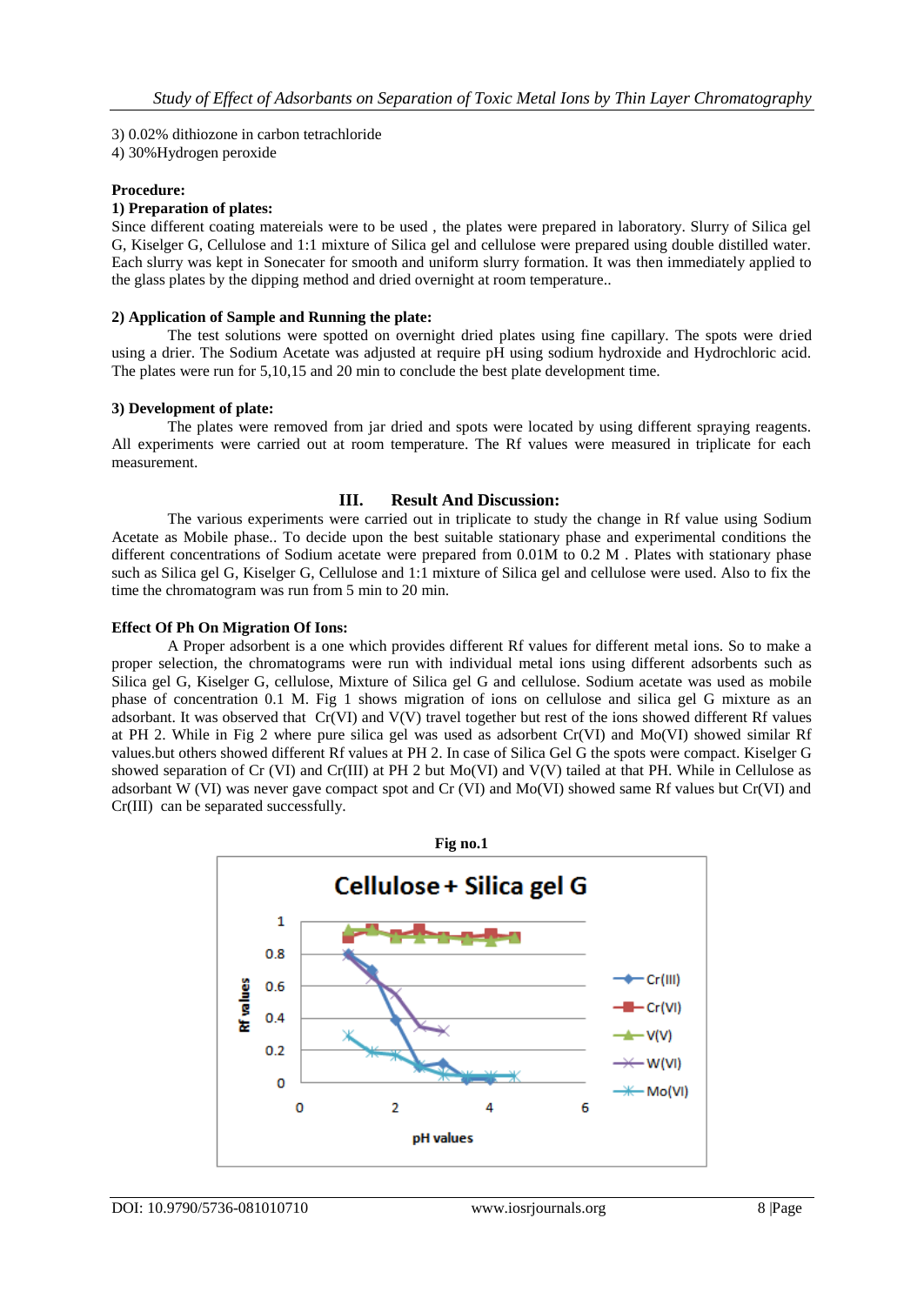

# **Choice Of Proper Adsorbant:**

The study of effect of PH on migration of ions showed that PH 2 was a recommended PH for separation as Cr (VI) and Cr (III) separated at that PH on all stationary phases. Keeping that PH constant and fixing development time at 10min chromatogram were run. Table no.1 shows results obtained. When mixture of silica gel G and Cellulose were used as adsorbants ternary to even quaternary mixture can be separated. While in case of silica gel G only ternary mixtures can be perfectly separated. While in case of Kiselger G and Cellulose with sodium acetate as mobile phase even though Cr (VI) and Cr (III) can be separated successfully for rest of ions these two adsorbants cannot be used.

| Solvent: Sodium Acetate |            | Development time : 10 min |                                                  |  |  |  |  |
|-------------------------|------------|---------------------------|--------------------------------------------------|--|--|--|--|
| <b>ADSORBANTS</b>       |            |                           |                                                  |  |  |  |  |
| <b>Rf</b> values        |            |                           |                                                  |  |  |  |  |
| Silica gel G            | Kiselger G | Cellulose                 | Silica gel and                                   |  |  |  |  |
|                         |            |                           | cellulose                                        |  |  |  |  |
| 0.97                    | 0.92       | 0.91                      | 0.95                                             |  |  |  |  |
| 0.36                    | 0.36       | 0.39                      | 0.34                                             |  |  |  |  |
| 0.88                    | 0.95(T)    | 0.72                      | 0.12                                             |  |  |  |  |
| 0.40                    | 0.39       | -                         | 0.55                                             |  |  |  |  |
| 0.42                    | 0.6(T)     | 0.90                      | 0.96                                             |  |  |  |  |
|                         |            | таріе пол<br>pH:2         | Variation in Rf values with different adsorbents |  |  |  |  |

**Table no.1**

#### **Effect of Development time on migration of ions**

After initial study Silica gel G was excepted as the best adsorbant for separation as far as this study was conserned.So keeping Silica gel G constant all the metal ions were run using sodium acetate as mobile phase with different development time. Table no.3 depicts the results obtained. This task was taken up to decide on minimum time required for development. When development time was raised from 5 to 10 min the ions showed little change in Rf values but spots were compact and well defined but as the time increases Mo(VI) and V(V) showed tailing hence development time was fixed at 10 min.

|                   |                          | Table no: 2                                  |                         |       |  |  |  |
|-------------------|--------------------------|----------------------------------------------|-------------------------|-------|--|--|--|
|                   |                          | Variation in Rf values with development time |                         |       |  |  |  |
|                   | Solvent : sodium acetate | pH:2                                         | Adsorbant: Silics gel G |       |  |  |  |
| <b>METAL IONS</b> |                          | Development time in min                      |                         |       |  |  |  |
|                   | <b>Rf</b> values         |                                              |                         |       |  |  |  |
|                   |                          | 10                                           | 15                      | 20    |  |  |  |
|                   | 0.96                     | 0.97                                         | 0.98                    | 0.96  |  |  |  |
| Cr(III)           | 0.34                     | 0.36                                         | 0.32                    | 0.41  |  |  |  |
| Mo(VI)            | 0.87                     | 0.88                                         | 0.73T                   | 0.74T |  |  |  |
| W(VI)             | 0.36                     | 0.40                                         | 0.31                    | 0.40  |  |  |  |
| V(VI)             | 0.44                     | 0.42                                         | 0.58T                   | 0.63T |  |  |  |